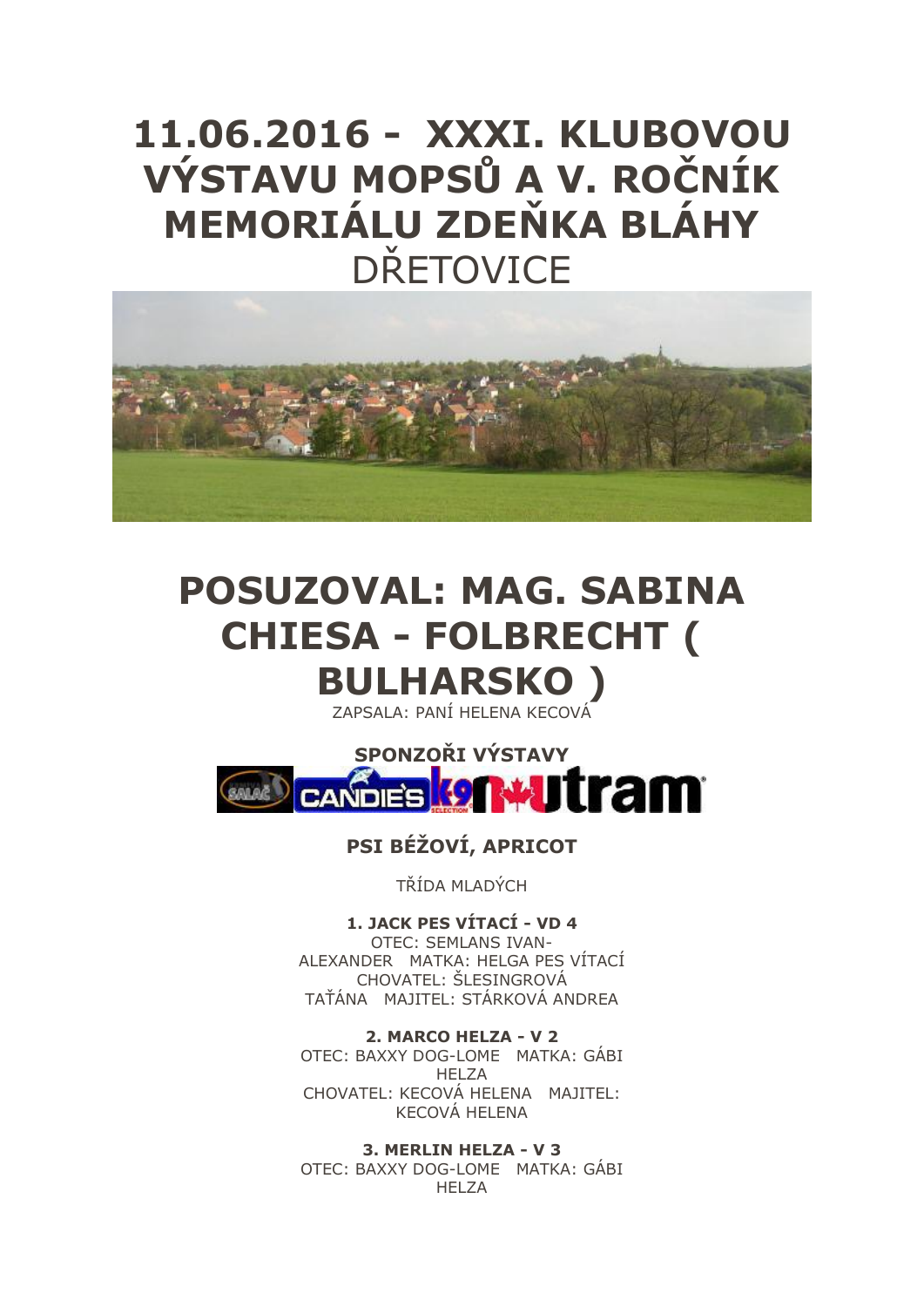CHOVATEL: KECOVÁ HELENA MAJITEL: MOULISOVÁ JANA

#### **4. ZHEYHE FOR OLEGRIN - V1, CAJC, KVM, BOJ**

OTEC: RU-PASE POMPIDU OLEGRIN MATKA: TSATSA CINIA OT **SVETLANY** CHOVATEL: MURATOVA ELVIRA MAJITEL: USTIMENKO ALINA

MEZITŘÍDA

#### **5. CASSIDY QUEEN'S HERMELÍN - ABSENCE**

OTEC: GNOCCI PUG OTAKON MATKA: LUKRECIA HEJAKRAL CHOVATEL:: KŘÍŽOVÁ VĚRA MAJITEL: MARTÍNKOVÁ MICHAELA

#### **6. IGNÁC ISTAKO - V 1, CAC**

OTEC: UNO MOMENTO MY LITTLE GIANT MATKA: FELINA ZE ŽĎÁNSKÉ ZAHRADY CHOVATEL: HROMOVÁ ALENA MAJITEL: PROCHÁZKA JAROSLAV + PETRA ING.

#### **7. NIKITA BARD - V 2, R. CAC**

OTEC: ALWA DOG-LOME MATKA: HONEY BARD CHOVATEL: PLACHÝ JOSEF JUDR. MAJITEL: HEBEDOVÁ PETRA

TŘÍDA OTEVŘENÁ

#### **8. CHARLIE HELZA - VD 2**

OTEC: BAXXY DOG-LOME MATKA: CAPPY HELZA CHOVATEL: KECOVÁ HELENA MAJITEL: KECOVÁ HELENA

#### **9. GARP HAVAVLON - VD 1**

OTEC: BILLY DOG-LOME MATKA: CONNIE HAVAVLON CHOVATEL: NÝČOVÁ HANA MAJITEL: ŠÁROVÁ PETRA

TŘÍDA VÍTĚZŮ

#### **10. UNO MOMENTO MY LITTLE GIANT - V 1, CAC**

OTEC: BLACK ROYAL FROM MY LITTLE HEART MATKA: REMIZMENTI BUFLÁK LIMO CHOVATEL: NAGY ANIKÓ MAJITEL: ŠIKULOVÁ JANA MVDR.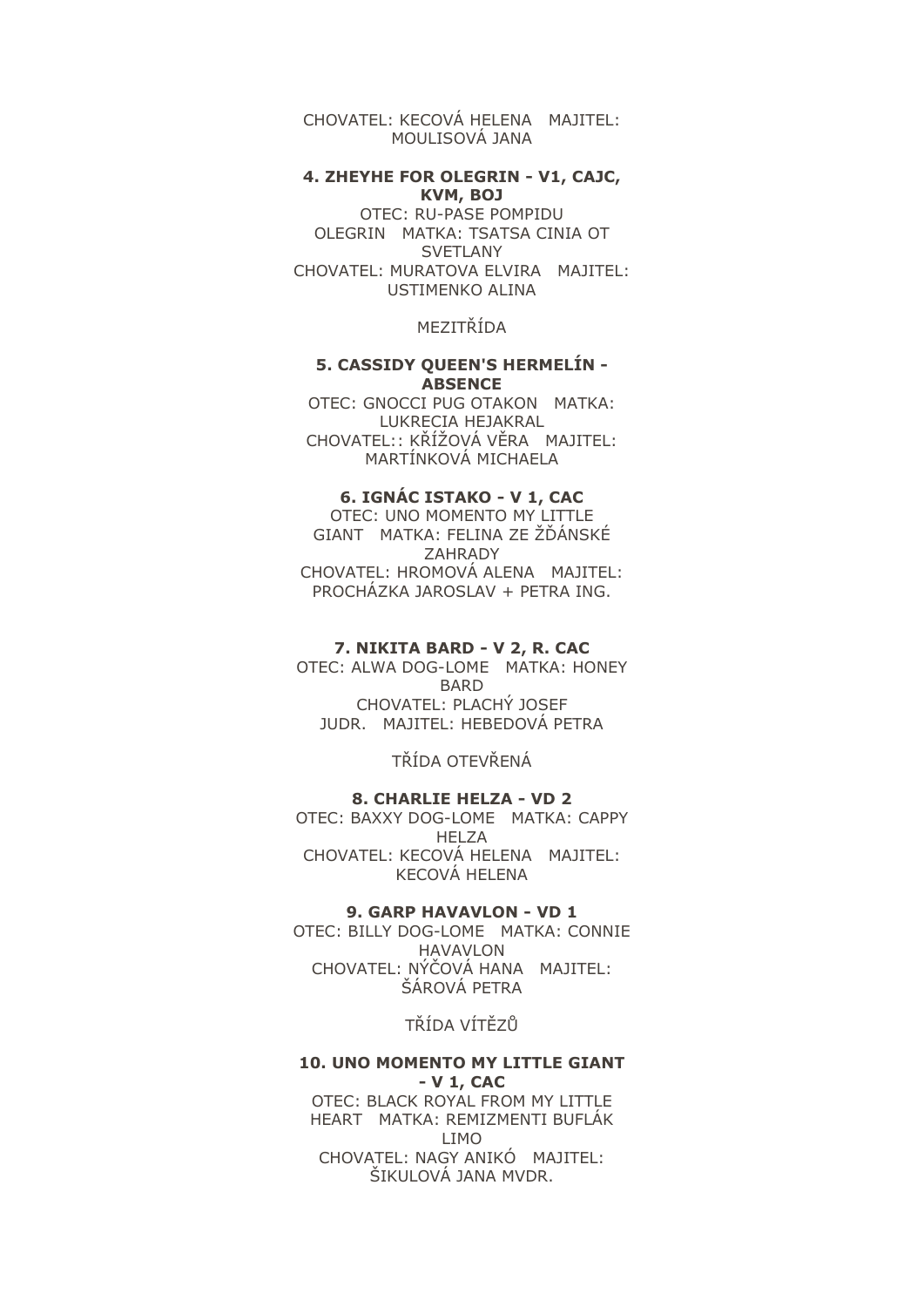## **PSI ČERNÍ**

## TŘÍDA MLADÝCH

#### **11. JEREMIATH DOG-LOME - V 1, CAJC**  OTEC: LOVELY GUY THE BLACK HEJAKRAL MATKA: XADHAA DOG-LOME

CHOVATEL: KRSOVÁ JIŘINA MAJITEL: TUPÁ IRENA MUDR.

TŘÍDA OTEVŘENÁ

#### **12. OTHELLO BLACK HEJAKRAL - V 1, CAC**

OTEC: MONTY JR. DE LAMICO MATKA: VALESPES SEVERNOE SIANIE CHOVATEL: MVDR. JANA ŠIKULOVÁ MAJITEL: DVOŘÁK DANIEL

TŘÍDA VÍTĚZŮ

#### **13. DERWIN RINGELMANN HAUS - V 2, R.CAC**

OTEC: INTAR SAVLAAR TREASURE HAUS MATKA: COGRITOS DOROTEA DOLORES CHOVATEL: OLGA RINGELMANN-LANGE MAJITEL: HEBEDOVÁ PETRA

#### 1**4. GLORIOUS FUTURE DEKLAREISHEN MEN CH. - V1, CAC, KV, BOB VÍTĚZ V. MEM. ZD. BLÁHY**

OTEC: CH.CASH VOM SACHSEN ADEL MATKA: JCH. MONIRENTES RIVIERA CHOVATEL: ZHIROVA EKATERINA MAJITEL: OLIVOVÁ LUCIE ING.

## TŘÍDA ČESTNÁ

#### **15. BLACK JADE PAKONY BOSCO GRCH. - V**

OTEC: GRCH. BLACK-SCHNAU GOODWILL MATKA: TOPSZLI-MOPSZLI LEILA CHOVATEL: PETHÖ BEATRIX MAJITEL: OLIVOVÁ LUCIE ING.

TŘÍDA VETERÁNŮ

#### **16. KAY DOG-LOME - ABSENCE**

OTEC: ARTON MAD-MOPS MATKA: CHOCO DOG-LOME CHOVATEL: KRSOVÁ JIŘINA MAJITEL: PLACHÝ JOSEF JUDR. + VĚRA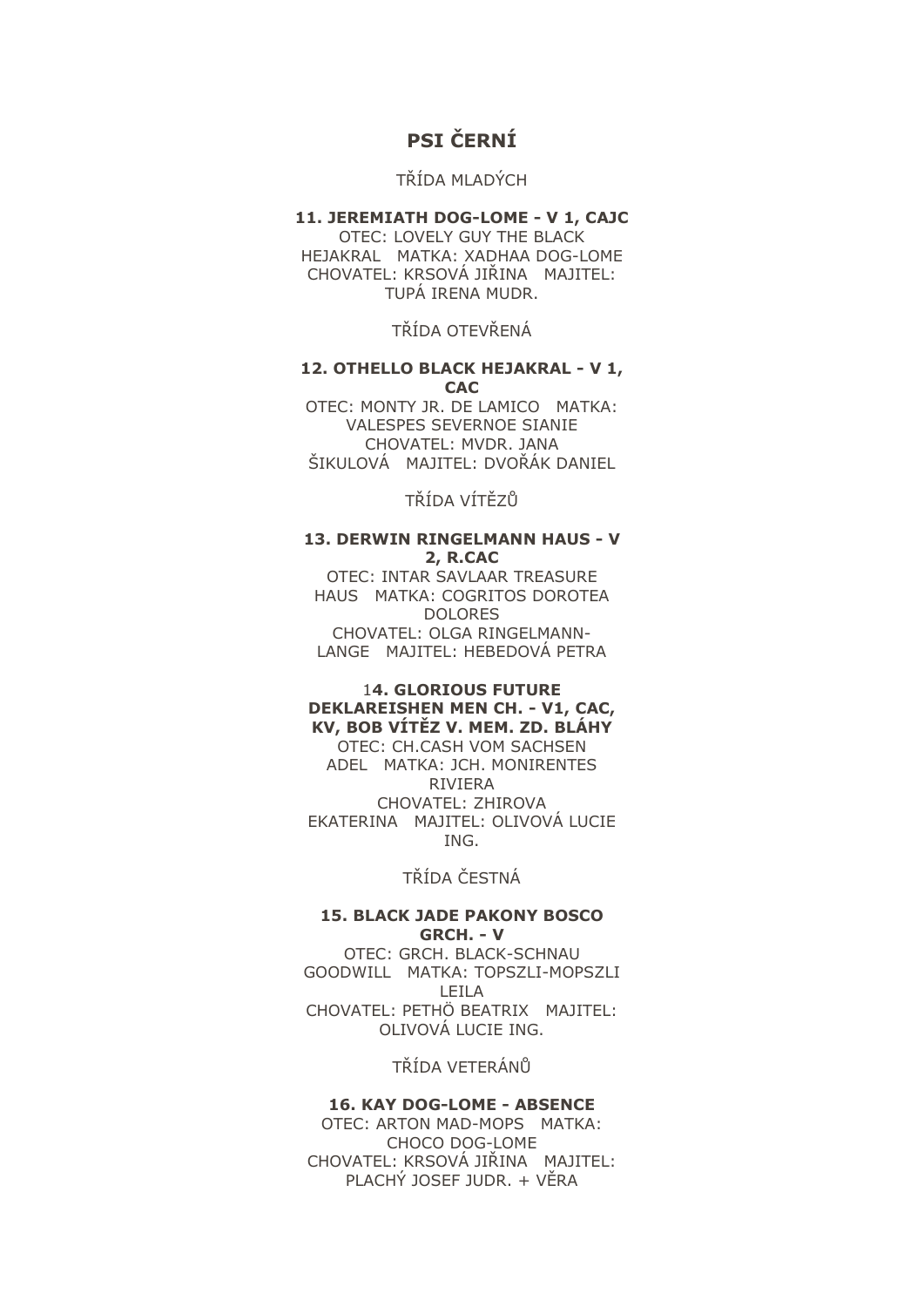## **FENY BÉŽOVÉ**

#### TŘÍDA PUPPY

#### **17. LARA ISTAKO - VN 1, BEST PUPPY**  OTEC: FRÉDERIQUE CANINE

PARADISE MATKA: MISS LISA-FV DEI PICCOLI PAGLIACCI CHOVATEL: HROMOVÁ ALENA MAJITEL: NOVÁKOVÁ JANA MUDR.

TŘÍDA DOROST

#### **18. SOFIE HEJAKRAL - N 2**

OTEC: UNO MOMENTO MY LITTLE GIANT MATKA: RAULINA DOG-LOME CHOVATEL: ŠIKULOVÁ JANA MVDR. MAJITEL: ČERVENKOVÁ ANNA BC.

#### **19. TARA GOLD GIRL ARCITA - VN 1**

OTEC: URANUS MAD-MOPS MATKA: ACHERERIA DOG-LOME CHOVATEL: MAŠKOVÁ IVANA MAJITEL: PONEROVÁ LUCIE

TŘÍDA MLADÝCH

## **20. JANE PES VÍTACÍ - VD 2**

OTEC: IVAN-ALEXANDER SEMLANS MATKA: HELGA PES VÍTACÍ CHOVATEL: ŠLESINGROVÁ TAŤANA MAJITEL: KUBÁTOVÁ MARKÉTA

#### **21. LADY HELZA - VD 1**

OTEC: BAXXY DOG-LOME MATKA: FATIMA HELZA CHOVATEL: KECOVÁ HELENA MAJITEL: KECOVÁ HELENA

#### MEZITŘÍDA

#### **22. ISIS HELZA - V 1, CAC**

OTEC: BAXXY DOG-LOME MATKA: CAPPY HELZA CHOVATEL: KECOVÁ HELENA MAJITEL: KECOVÁ HELENA

#### TŘÍDA OTEVŘENÁ

#### **23. CHARLIE BRIA ŠIMÍČEK - VD**

OTEC: X-TREM DOG-LOME MATKA: BRIA ŠIMÍČEK CHOVATEL: ŠIMANDLÍKOVÁ RENATA MAJITEL: BLÁHOVÁ MONIKA MGR.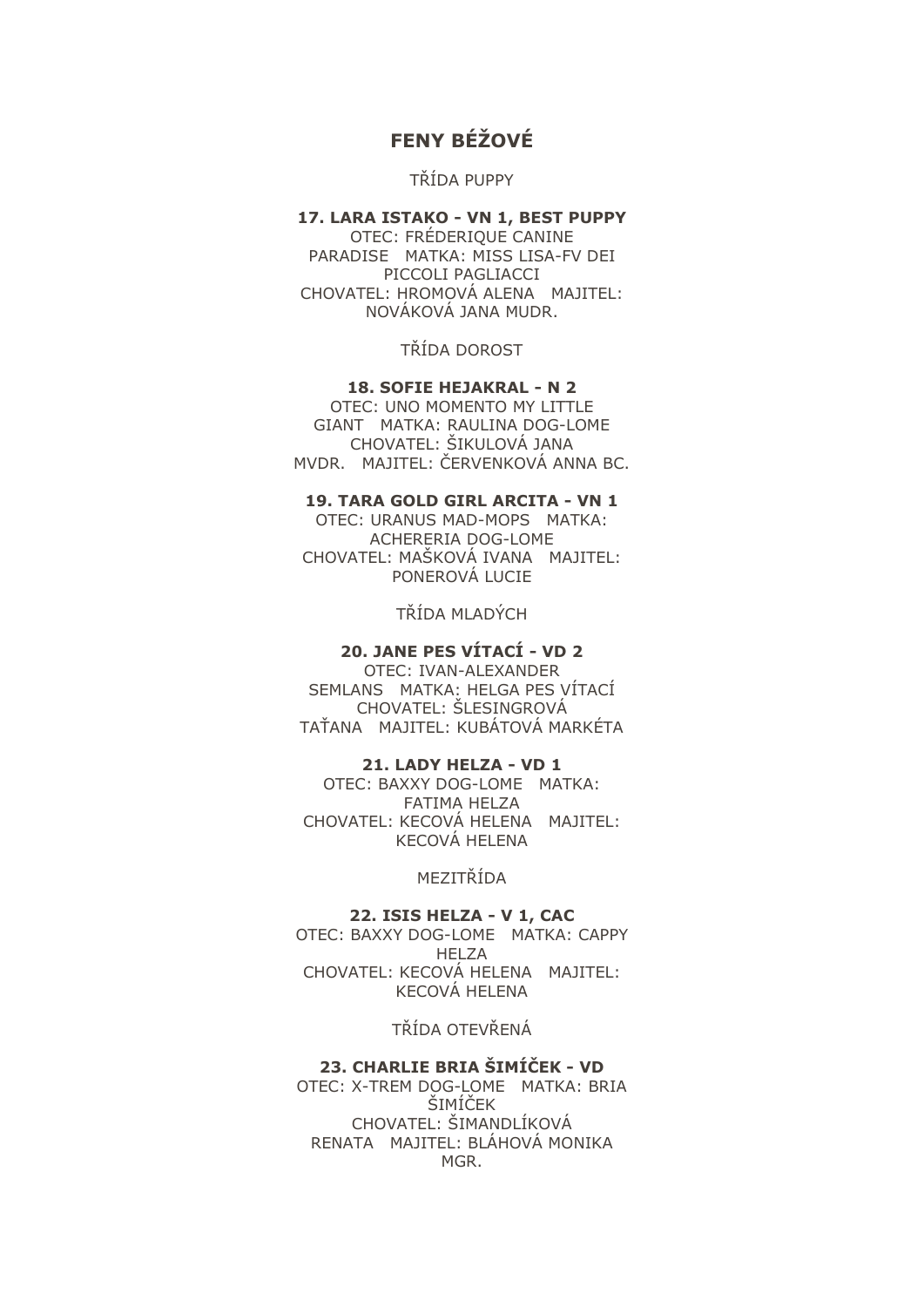#### **24. CHICHI SNUG - V 2, R. CAC**

OTEC: ETTI PERALI MORAVIA MATKA: ELISA GRETA SNUG CHOVATEL: MAZÁK VLADISLAV MAJITEL: VYSKOČILOVÁ ALENA

#### **25. DOROTKA KELLY BOHEMIA - VD**

OTEC: ALBERT KELLY BOHEMIA MATKA: CHRISTINA BLACK HEJAKRAL CHOVATEL: ŠUBRTOVÁ VLASTA MAJITEL: KALENDOVÁ DANA

#### **26. GRACE KELLY ISTAKO - V 1, CAC**

OTEC: GERRY PUG OTAKON MATKA: MISS LISA-FV DEI PICCOLI PAGLIACCI CHOVATEL: HROMOVÁ ALENA MAJITEL: HROMOVÁ ALENA

#### **27. HEIDI HELZA - V 3**

OTEC: ANANAS HELZA MATKA: COLLET ZLATÁ NYMFA CHOVATEL: KECOVÁ HELENA MAJITEL: KECOVÁ HELENA

## **FENY ČERNÉ**

TŘÍDA DOROST

#### **29. SOOKIE BLACK GIRL ARCITA - N**

OTEC: KIRBY DOG-LOME MATKA: ZIDARA DOG-LOME CHOVATEL: MAŠKOVÁ IVANA MAJITEL: ČIŽMA LADISLAV

TŘÍDA MLADÝCH

#### **30. CECILKA PONYNKA - VD 2**

OTEC: ALF MON KELLY MATKA: LORELAINE AIFI CHOVATEL: PONEROVÁ LUCIE MAJITEL: ŠTOLOVSKÝ JIŘÍ

#### **31. IDEE BLACK DOG-LOME - VD 4**

OTEC: FAETON DOG-LOME MATKA: ODA MAE BLACK HEJAKRAL CHOVATEL: KRSOVÁ JIŘINA MAJITEL: RŮŽIČKOVÁ KATEŘINA

#### **32. KATE HAVAVLON - VD 3**

OTEC: OZIRIS DOG-LOME MATKA: CONNIE HAVAVLON CHOVATEL: NÝČOVÁ HANA MAJITEL: MESKÁŘOVÁ ANDREA

#### **33. NOBIE BLACK GIRL ARCITA - VD 1**

OTEC: KIRBY DOG-LOME MATKA: NIOBE DOG-LOME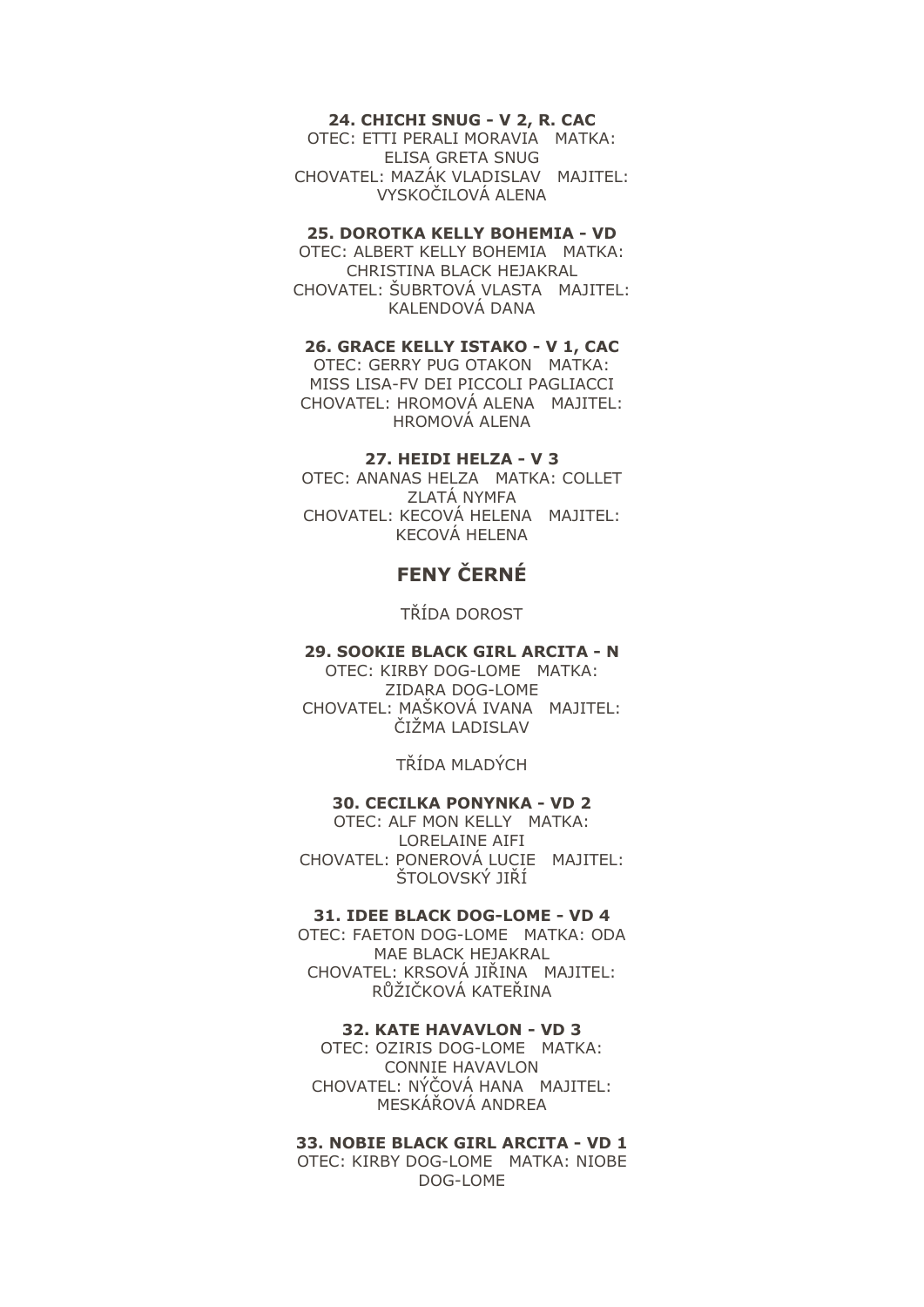#### CHOVATEL: MAŠKOVÁ IVANA MAJITEL: ČIŽMA LADISLAV

#### MEZITŘÍDA

#### **34. PARADISE ROSE BLACK HEJAKRAL - V1, CAC, KV, BOS**

OTEC: MONTY JR. DE LAMICO MATKA: LOLLY BOOP BLACK HEJAKRAL CHOVATEL: MVDR. JANA ŠIKULOVÁ MAJITEL: DVOŘÁK DANIEL

TŘÍDA VÍTĚZŮ

#### **35. LORELAINE AIFI - V 1, CAC**

OTEC: ALFONS TROJSKÝ VRŠEK MATKA: DORIS MALÝ SEN CHOVATEL: HOLUBOVÁ JANA MAJITEL: PONEROVÁ LUCIE

TŘÍDA VETERÁNŮ

#### **36. VALESPES SEVERNOE SIANIE - V 1, BOV**

OTEC: FANTASY'S SURE SWEET HABENERO MATKA: VALESPES ELINA ROGERS CHOVATEL: PESTOVA ELENA MAJITEL: ŠIKULOVÁ JANA MVDR.

## **SOUTĚŽE:**

#### CHOVATELSKÁ SKUPINA:

CHS ISTAKO GRACE KELLY ISTAKO IGNÁC ISTAKO LARA ISTAKO **MAJITELKA ALENA HROMOVÁ**

PÁRY:

RAULINA DOG-LOME UNO MOMENTO MY LITTLE GIANT **MAJITELKA MVDR. JANA ŠIKULOVÁ**

DVOJICE:

ISIS HELZA HEIDI HELZA

#### **MAJITELKA HELENA KECOVÁ**

**FOTOGRAGRAFIE VÍTĚZŮ** AUTOR FOTOGRAFIÍ - RENATA HOFMANN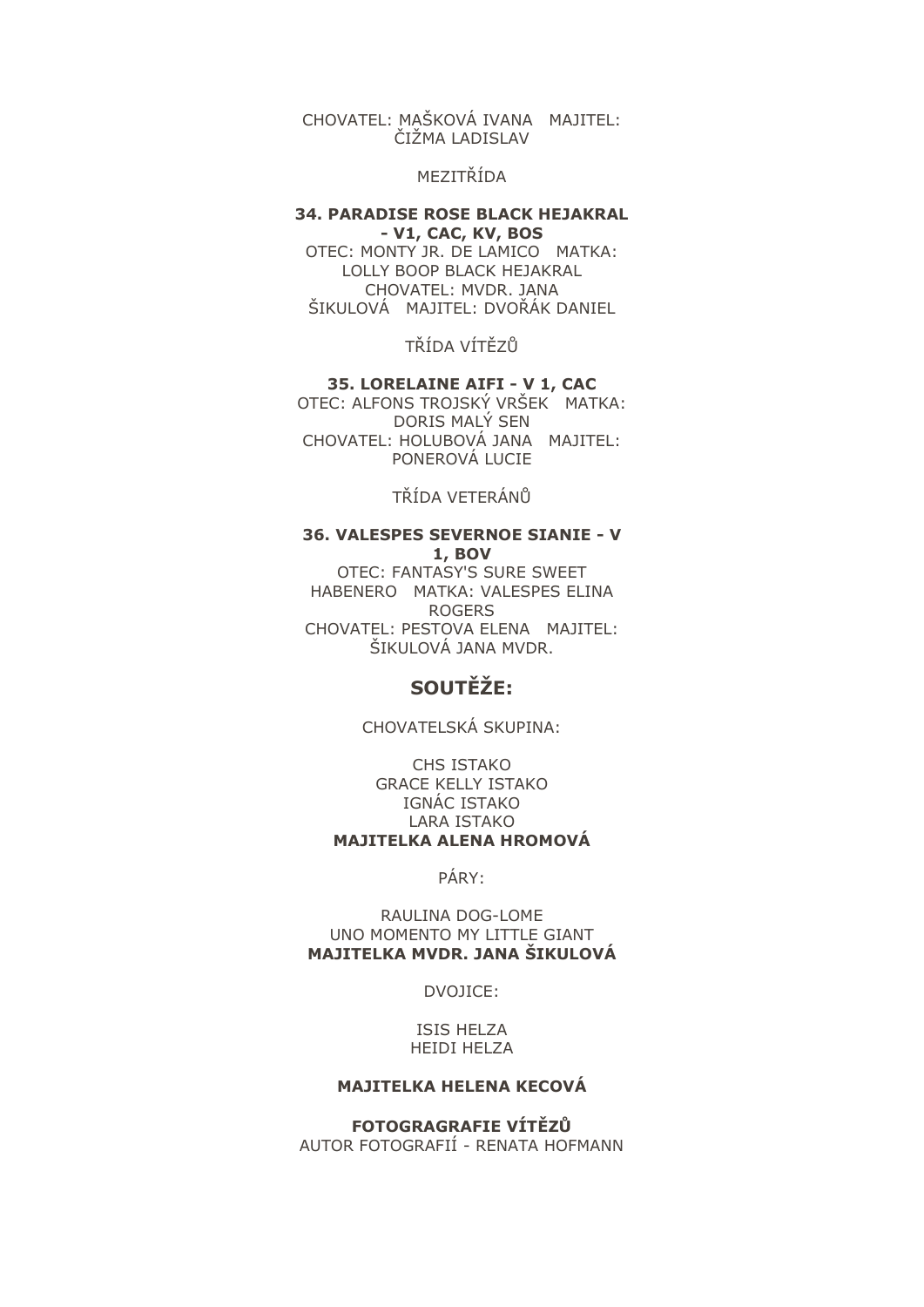

BOB, VÍTĚZ MEMORIÁLU ZDEŇKA BLÁHY, KLUBOVÝ VÍTĚZ - PES<br>CH. GLORIOUS FUTURE DEKLAREISHEN MEN MAJITEL: ING. LUCIE OLIVOVÁ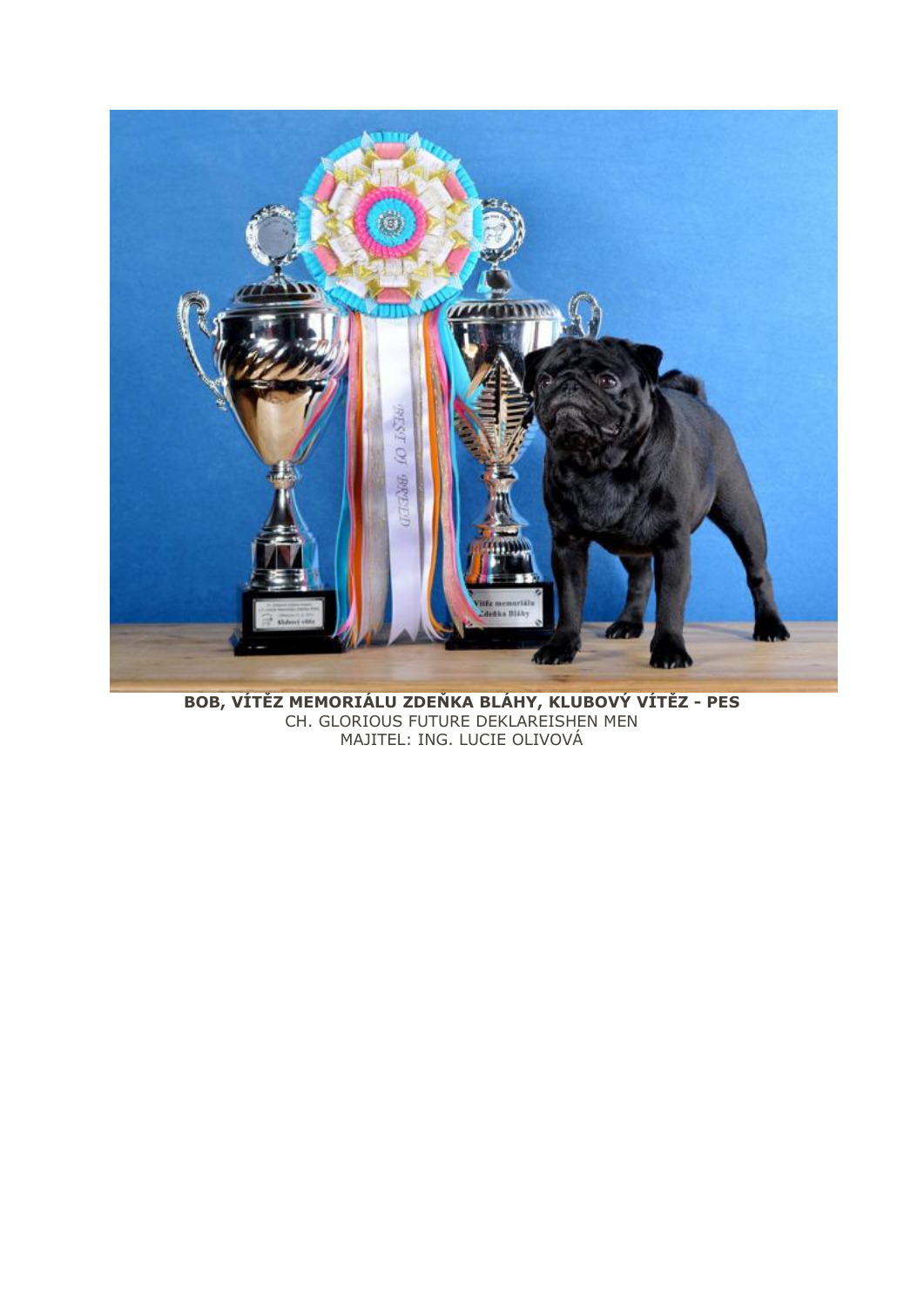

BOS, KLUBOVÝ VÍTĚZ - FENA<br>PARADISE ROSE BLACK HEJAKRAL<br>MAJITEL: DANIEL DVOŘÁK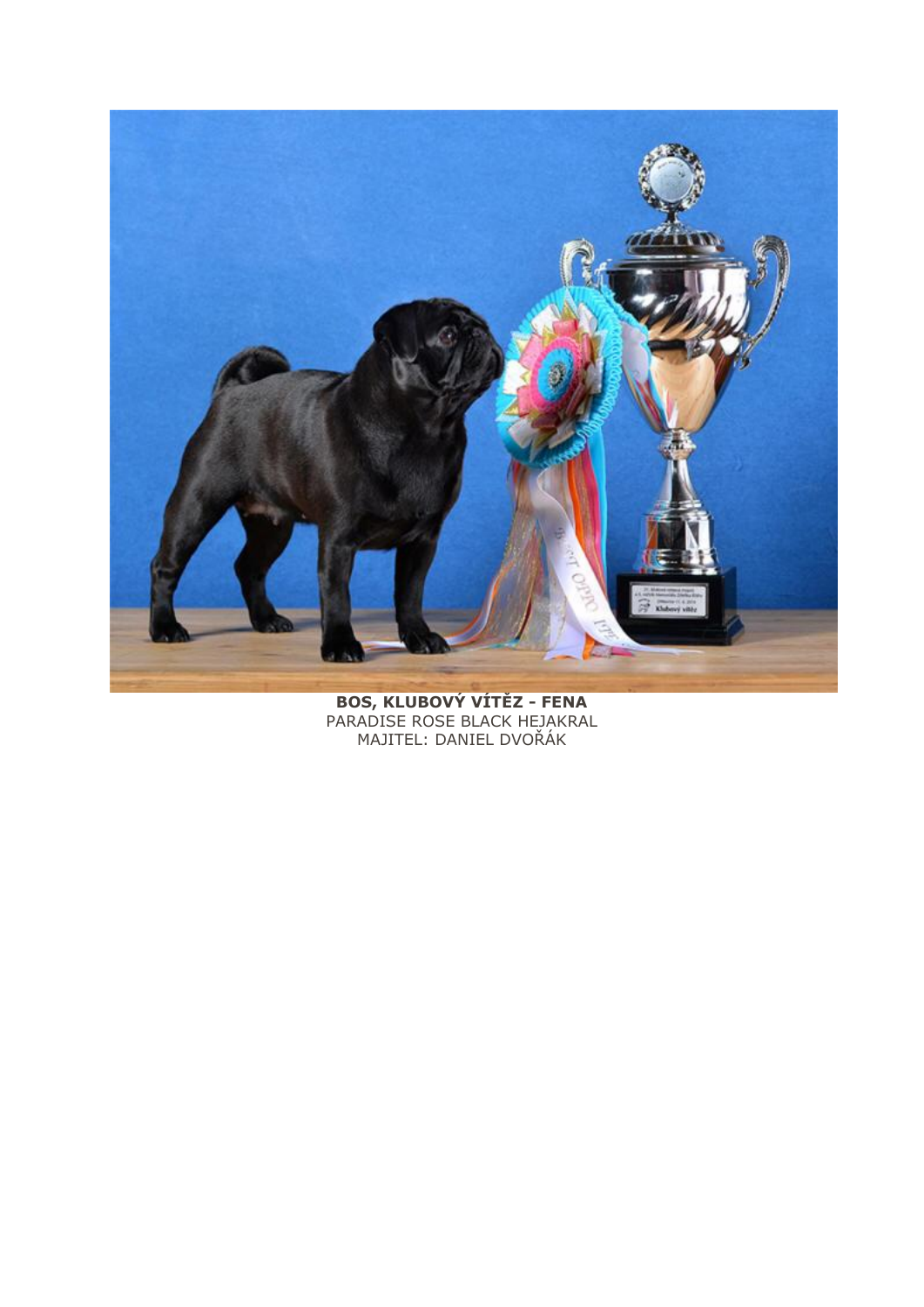

BOJ, KLUBOVÝ VÍTĚZ MLADÝCH - PES<br>ZHEYHE FOR OLEGRIN MAJITEL: ALINA USTIMENKO